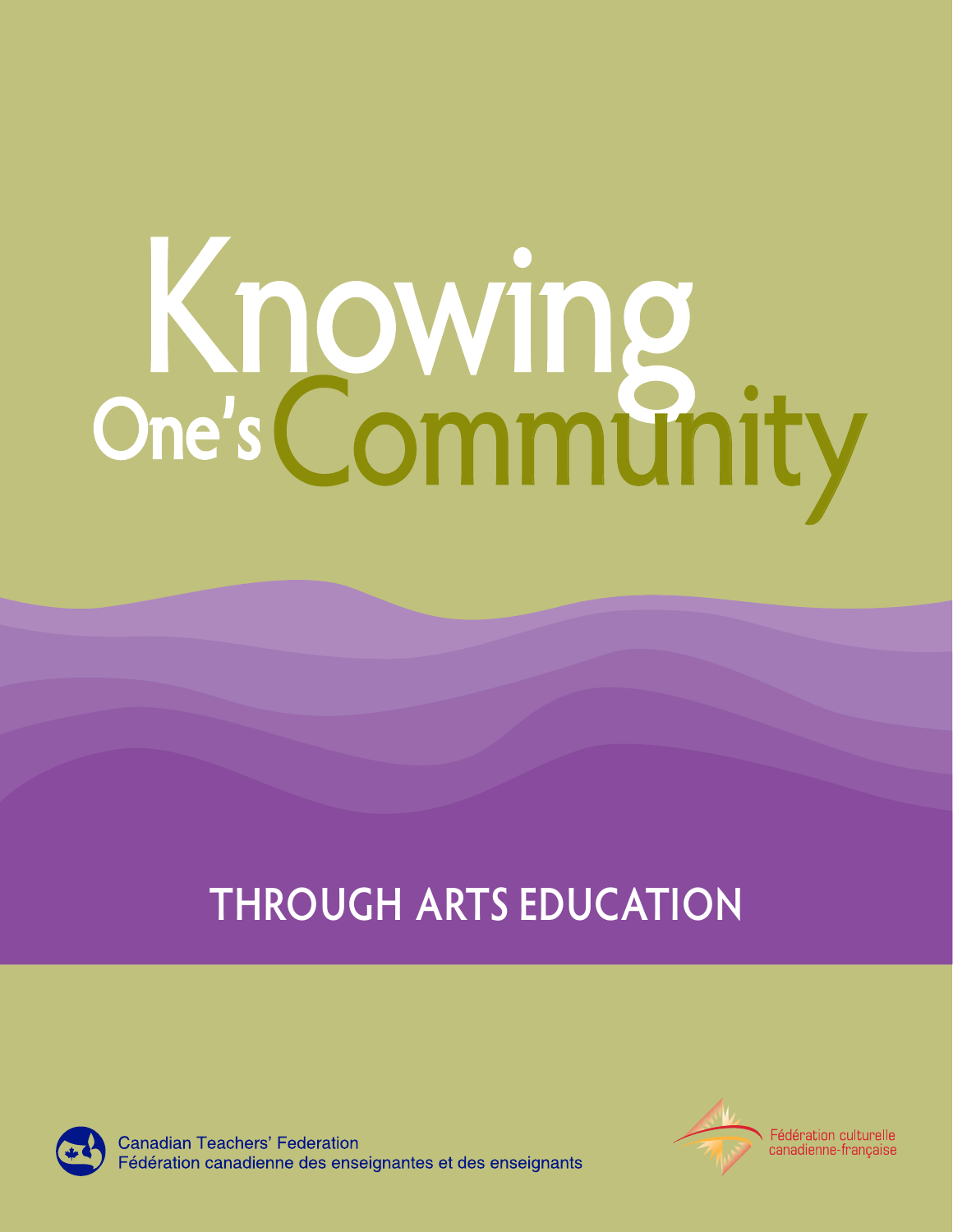#### **COORDINATION AND WRITING**

Ronald Boudreau (CTF)

#### **RESEARCH**

Michèle Matteau-Archambault Ronald Boudreau (CTF)

#### **LAYOUT AND DESIGN**

Nathalie Hardy (CTF) Ivan Kao (CTF)

#### **TRANSLATION**

Marie-Hélène Larrue (CTF)



**This project was made possible thanks to the contribution** 

**of the Fédération culturelle canadienne-française (FCCF).**

Canadian Teachers' Federation 2490 Don Reid Drive Ottawa, Ontario K1H 1E1 Telephone: 613-232-1505 or toll free 1-866-283-1505 Fax: 613-232-1886 Web site: www.ctf-fce.ca E-mail: info@ctf-fce.ca

Legal deposit: 2015 Library and Archives Canada

© 2015 – Canadian Teachers' Federation

ISBN: 978-0-88989-414-3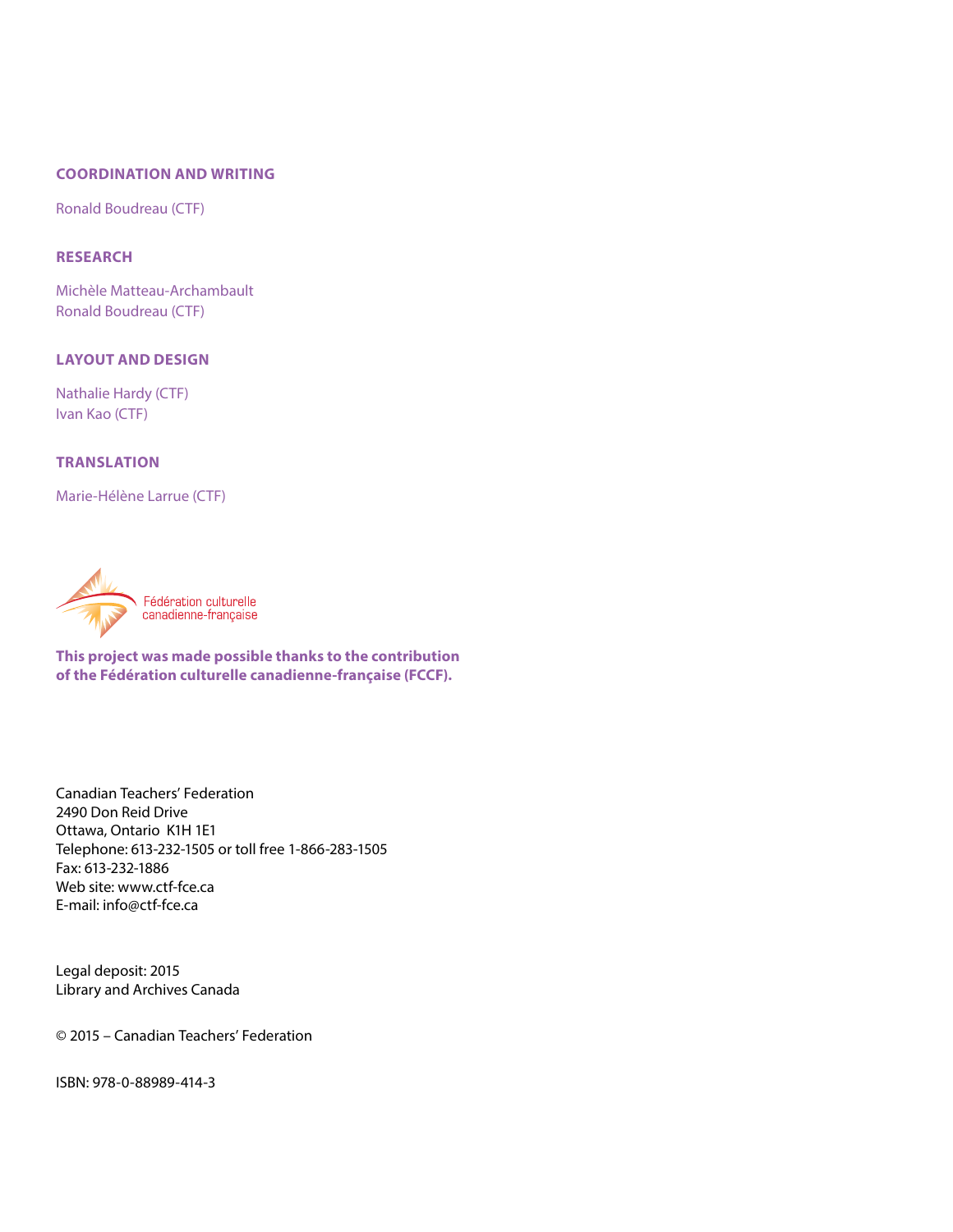## **KNOWING ONE'S COMMUNITY THROUGH ARTS EDUCATION**

The Services to Francophones sector of the Canadian Teachers' Federation (CTF) strives to provide teachers with the tools they need to perform an important dimension of their mission, which is to transmit and build the Francophone identity. The *Knowing One's Community* series explores how school curricula contribute to this objective. A few years ago, CTF undertook this exploration by conducting two research projects which led to the publication of a document on French curricula and another on social studies curricula. A third document, entitled *General Overview*, provided an outline of these publications.

After several attempts to find ways to finance a third research report, we naturally thought of collaborating with the Fédération culturelle canadienne-française (FCCF) to examine arts curricula from the same angle as the two previous studies, which was to determine the extent that curricula provides teachers with the tools they need to act as cultural transmitters.

It is important to remember that curricula are the very basis for all teaching in schools recognized by provincial and territorial jurisdictions. They are the reference from which teachers draw inspiration and guidance in choosing activities for their students. Considering how much importance is given to the transmission and building of culture and identity in French-language schools, this research project comes at a time when vital decisions must be made to promote a sense of belonging and a lasting commitment to the Francophonie among youth.

Like the other documents in the series, *Knowing One's Community Through Arts Education* presents the general findings of a Canada-wide analysis of curricula in use in French-language schools in minority settings. It also contains recommendations designed to assist curriculum developers to better meet the needs of teachers. Many teachers also closely contribute to the development of these essential documents. We hope that this third research report will bring inspiration and new courses of action that will contribute to our common goal: giving students in French-language schools the best possible education.

Ronald Boudreau Director, Services to Francophones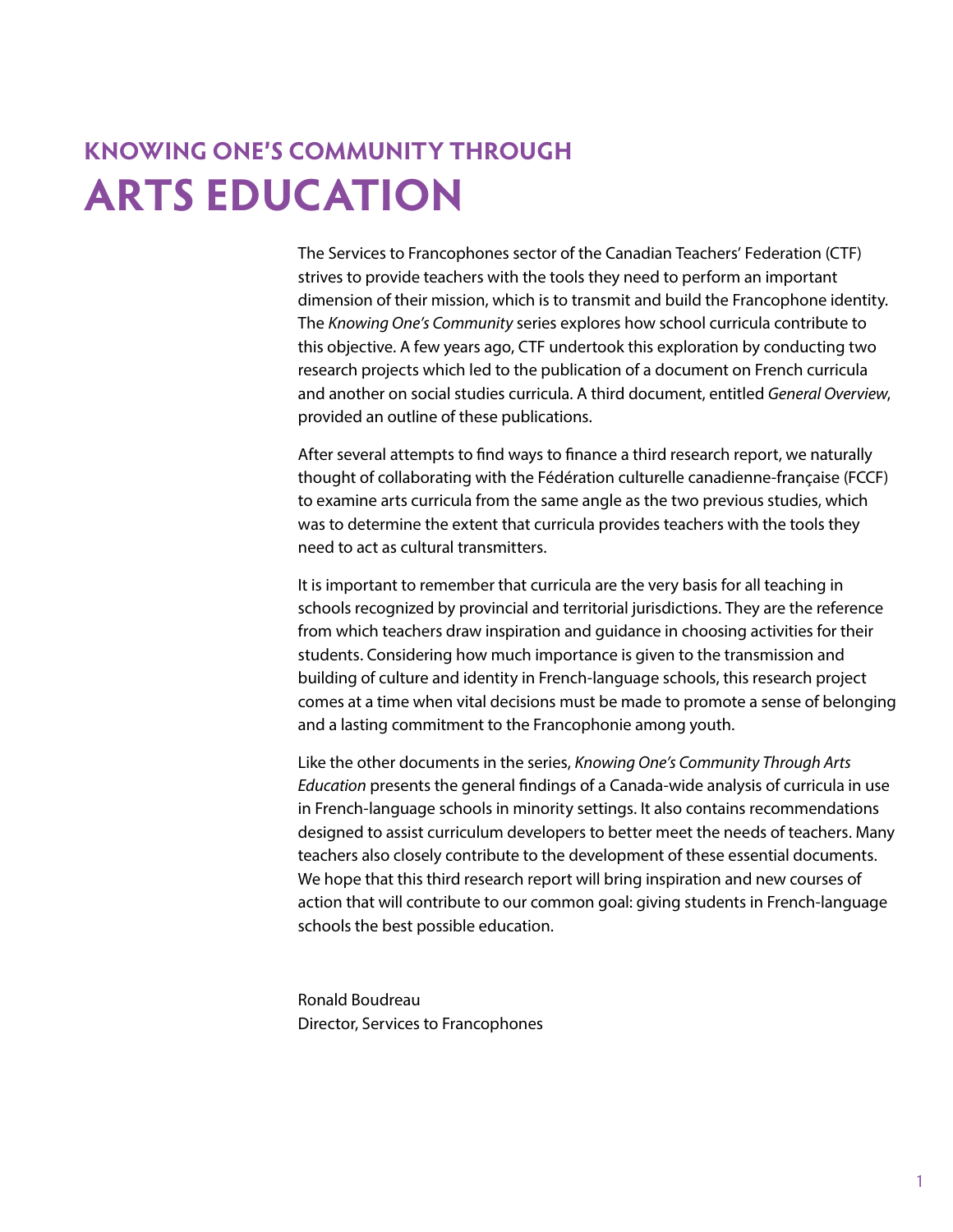# KNO WING O NE'S COMMUNITY THROUGH RT S A EDUCATION

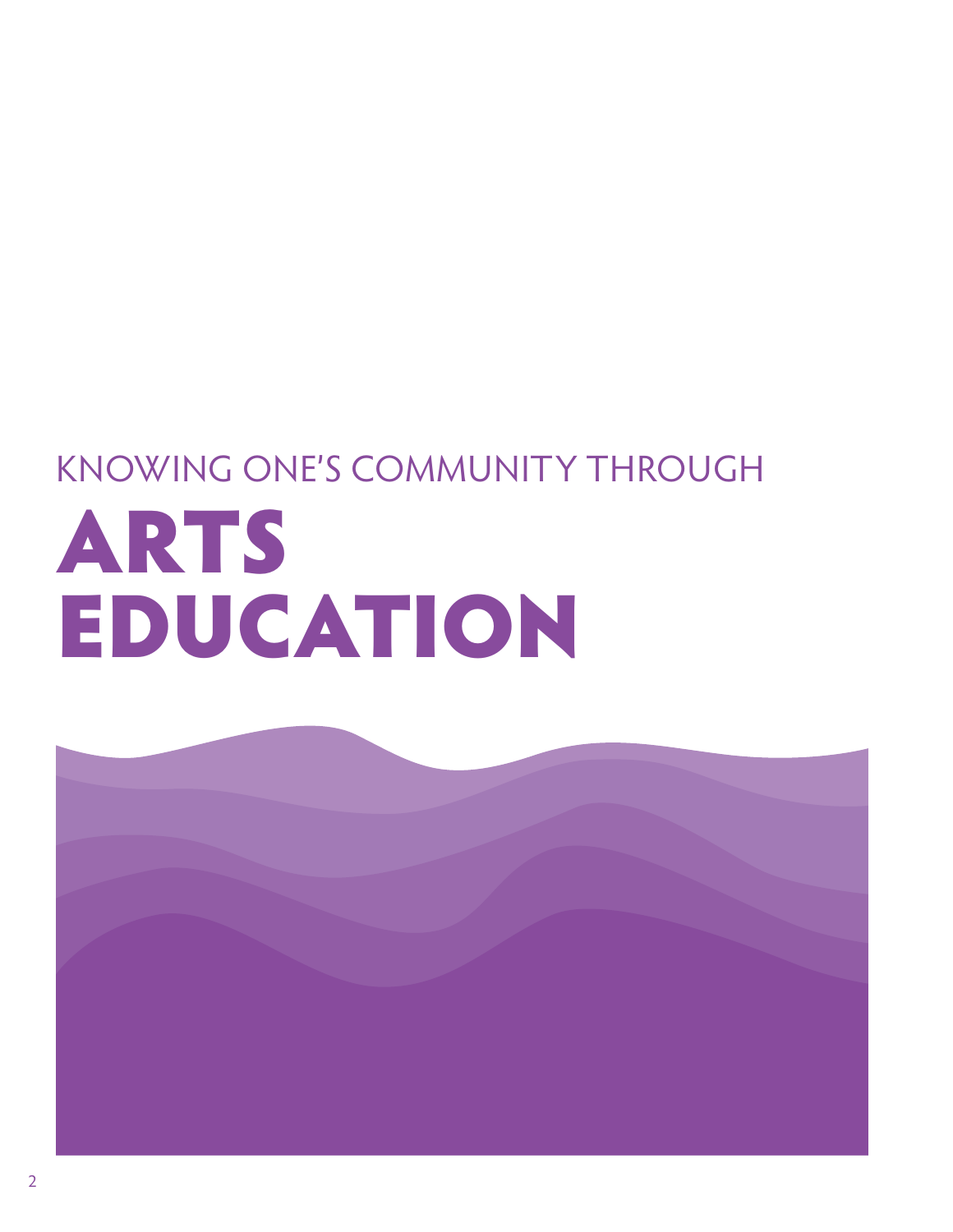## **BACKGROUND**

In 2004, the Fédération culturelle canadienne-française (FCCF) published a report called *Recherche-action sur le lien langue-culture-éducation en milieu minoritaire francophone* (action research on the link between language, culture and education in Francophone minority settings). The report listed a great number of studies exploring this fundamental linkage and promising initiatives that met the necessary conditions to connect arts education and cultural construction. In conclusion, it also suggested a series of avenues for education professionals to explore in order to further thinking on this topic. The backdrop to the report was the special role and status of French-language schools in minority settings:

language schools cannot have the same mandate as English-language schools (which serve the linguistic *e-*to mobilize them. *Recherche-action sur le lien langu* [Translation] (…) we recognize that Frenchmajority) and that the former must explicitly offer students a "cultural project" that has the potential *culture-éducation en milieu minoritaire francophone, p. 57* 

The Canadian Teachers' Federation (CTF) has also been addressing cultural issues for a long time. In 2009, it published a report called *L'appropriation culturelle des jeunes à l'école secondaire francophone en milieu minoritaire* (cultural ownership by young people in French-language secondary schools in minority settings) with a whole section on youth cultural experience. Among the findings of this study, serious concerns were raised about the links between the school and the local cultural environment. The report pointed out, among other things, that the

concentration of French speakers in any given region does not in itself guarantee contacts with Frenchlanguage cultural products. Furthermore, students felt that they had very few opportunities at school to actively participate in the production of artistic projects in French and to be in contact with visual artists from the local community.

From these findings came the idea of looking at strategies used in arts education. And when it comes to educational strategies, curricula are usually the first source of inspiration for teachers.

The FCCF was naturally interested in CTF's work on the issue of cultural ownership by youth and together they decided to further explore arts curricula. This research project is the result of their shared interest.

In 2008, CTF launched the *Knowing One's Community* series examining curricula in provinces and territories where French is the language of the minority. *Knowing One's Community Through Arts Education* is part of this series.

The research project that led to this report was conducted during the 2013-14 winter months and it is important to keep in mind that only curricula available at that time on the various ministries of Education's Websites were analyzed. Documents that were not available electronically were not included in the research.

Finally, to ensure consistency with the *Knowing One's Community* series, this research project was structured around the same themes as the previous ones.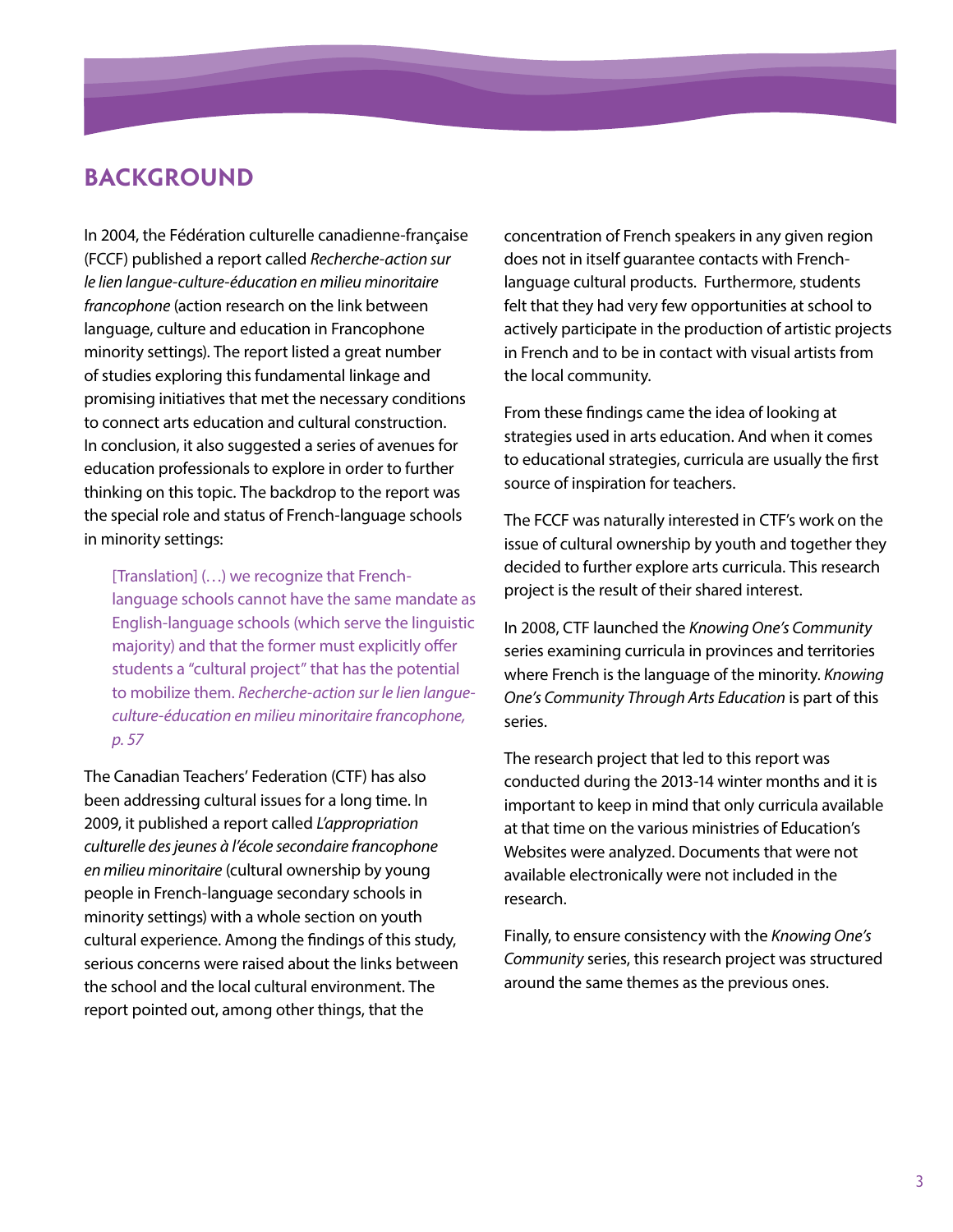## **GENERAL INFORMATION**

French-language schools in minority settings differ from other schools with their dual mission: the educational success of students and the building of their Francophone identity. As a result, there are few Frenchlanguage school boards or schools that do not underline the importance of the French-language culture in their mission.

Generally speaking, arts are associated with the expression of a culture. At the society level, this link is considered obvious. However, this association is not as clear in education, especially in French-language education.

It is fairly safe to say that arts education may even be *more* relevant in education in minority settings than in any other context. Considering the fact that only recently did French-language schools fall under the governance of the Francophone community, the question of the importance of arts education bears asking. If majority schools consider arts education as important, shouldn't minority schools view it as a priority, since it is so closely linked to the building of cultural identity?

#### **WHAT IS A CURRICULUM?**

It is important to mention that, in Canada, there are a variety of names used to designate the documents that serve as a first source of reference by teachers for a specific subject area. In this report, we will use the term *curricula* to designate the pedagogical documents that have been approved by ministries of Education and that set the teaching goals in each subject area on the education agenda. Curricula are generally divided in two components: the *theoretical framework*, which presents the provincial or territorial education system's expectations for the subject area, and the *teaching plan*, which presents learning outcomes in greater detail.

*What images of the Francophone community do French-language schools project? What memories and what heritage are valued? Where do globalization and diversity fit in? What are the cultural reference points? In short, to what extent do curricula, which are the foundation for teaching in these schools, contribute to the achievement of the "community-knowing" mission of minority schools at the elementary and secondary levels?\**

*[Knowing One's Community - Final Report p. 2]*

The complete version of this report is available on CTF's website at www.ctf-fce.ca/en/Pages/Francophones/Research.aspx.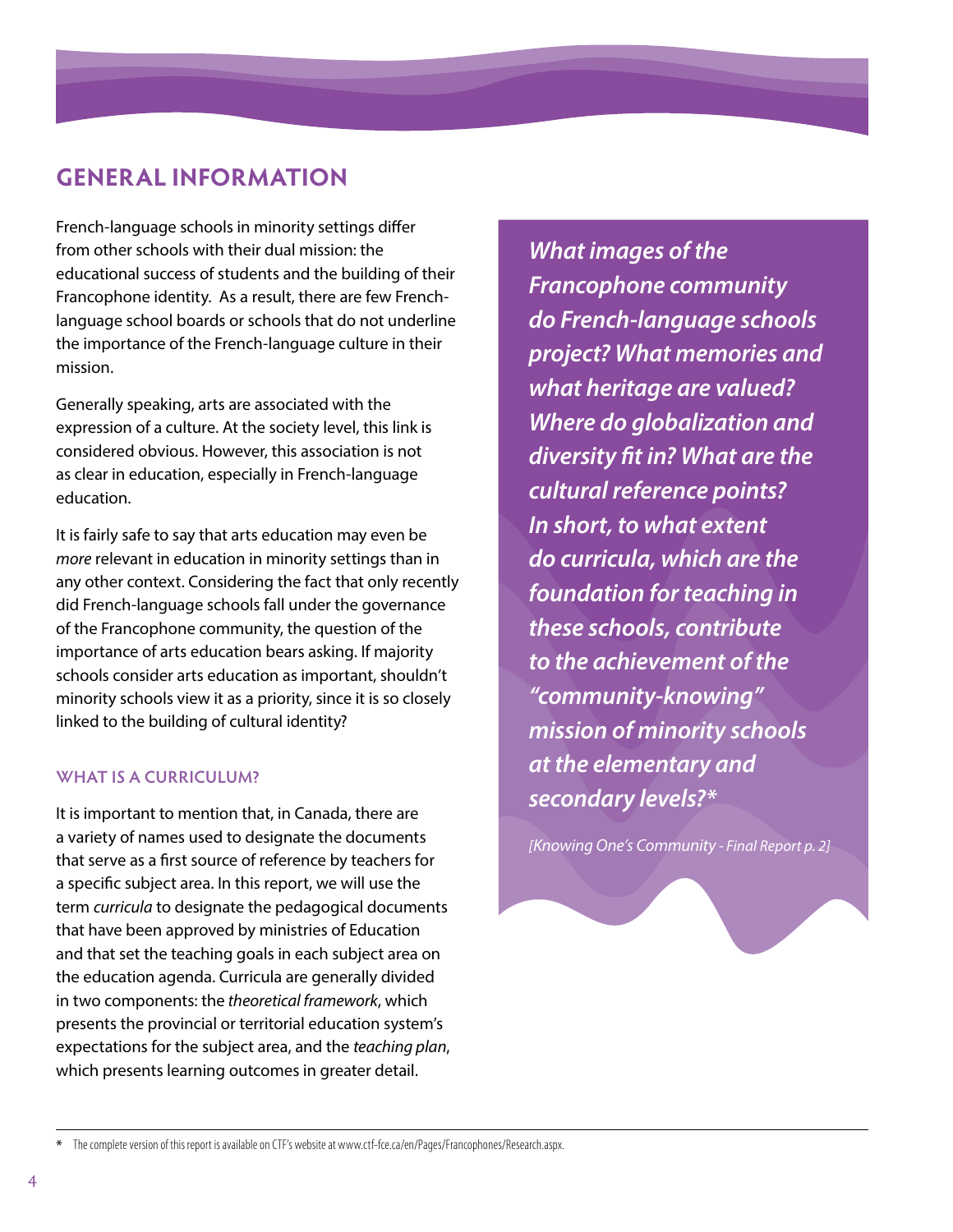*Generally speaking, arts are associated with the expression of a culture. At the society level, this link is considered obvious. However, this association is not as clear in education, especially in French-language education.*

#### **CURRICULUM STRUCTURE FOR ARTS EDUCATION**

In curricula, arts education includes four disciplines: visual arts, drama, music and dance. Three provinces provide guidance for teaching these four disciplines, but the majority offer no document to support some of the courses, even if they are part of the teaching program. The most common discipline is visual arts<sup>1</sup>, which is taught in all provinces and territories. It should be noted however that not all levels have arts curricula to support these courses.<sup>2</sup>

Of all arts disciplines, the visual arts discipline is the one that is most often compulsory. Arts education is an integral part of the teaching program mostly at the elementary level. At the secondary level, the four arts disciplines are most often optional, although some provinces require students to choose at least one course in a list of options.

When curricula do exist, most administrations/ jurisdictions have developed specific documents for each of the four arts disciplines. Two provinces, Ontario and Saskatchewan (at some levels), have adopted an approach that defines a theoretical framework establishing common grounds for arts education and then prescribes teaching plans for every one of the four disciplines.

As far as format is concerned, documents listing learning outcomes vary from several hundred pages in some jurisdictions to one page only in others.

It is important to note that some curricula specify in their introduction that they are translated or adapted from English. In other cases, it is their lack of references to the Francophonie that suggests that they are translated or adapted from English. Curricula that are developed in French are more easily recognizable and their content makes clear references to the Francophonie. Some curricula are developed in French and English simultaneously, so that references come from both linguistic communities, with no emphasis on French references. In such case, it becomes the responsibility of the teachers to decide what cultural references are the most relevant for their students. Also, some jurisdictions develop the same curricula for French-language and French-immersion schools.

<sup>1</sup> Also called fine arts.

<sup>2</sup> Our research did not explore whether or not these curriculum guides are available in English.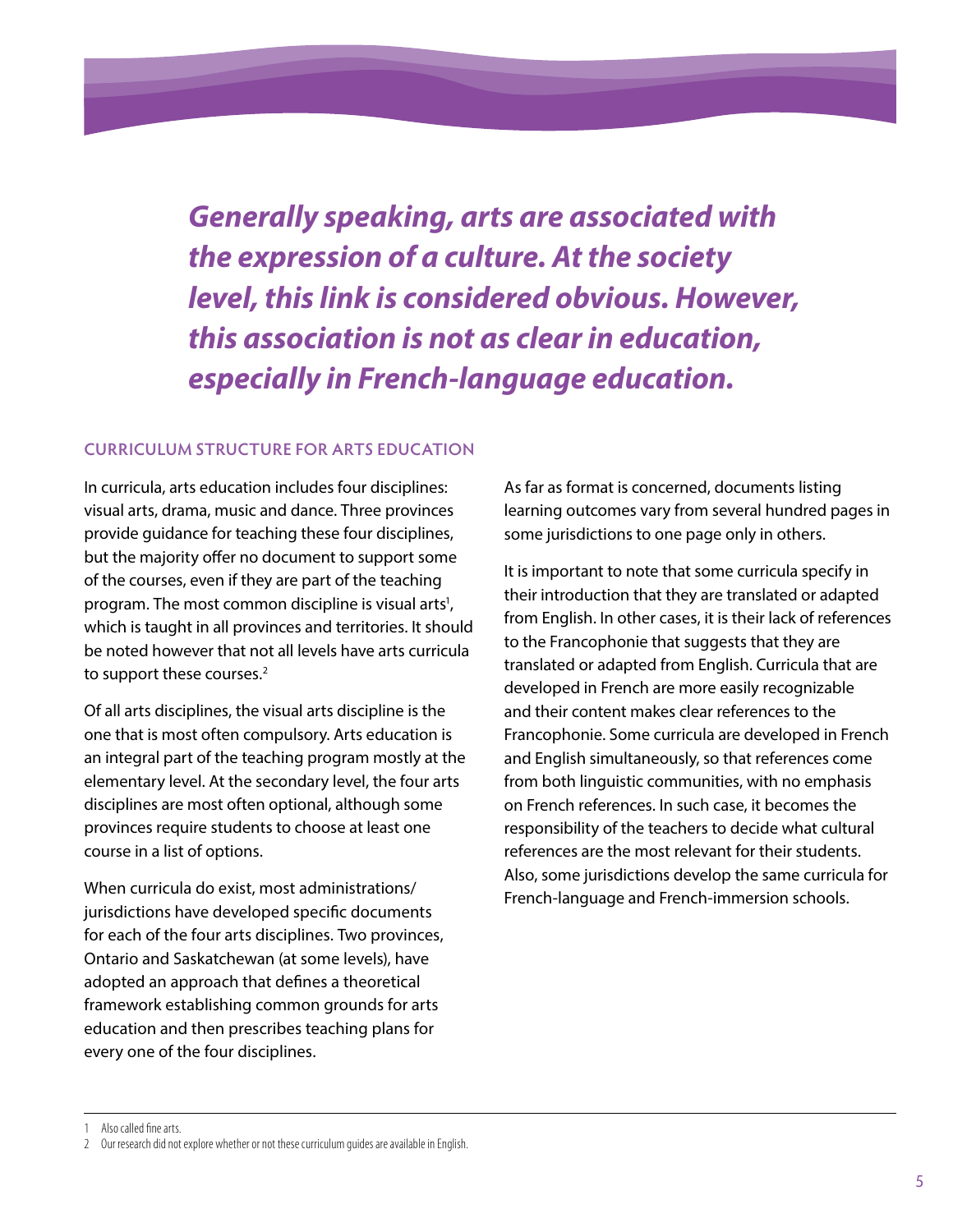## **REFERENCES TO THE COMMUNITY**

Not surprisingly, arts curricula put a lot of emphasis on the expression of cultural diversity. Arts, by their very nature, foster a willingness to embrace other cultures' artistic production and it should not be otherwise.

Generally speaking, exploring other world cultures through arts is an appropriate strategy in this context. It is however of concern that although curricula may suggest a list of cultures or even artists to discover, the Francophonie is rarely mentioned. Should the Francophonie appear on these "lists" or should it be the object of a specific exploration?

It is important to note that initiatives designed to adapt curricula to provide Francophone content are commendable. However, it is surprising to see that most adapted curricula rarely refer to local artists, and refer instead to the French (from France) or Quebec artistic communities.

In Atlantic Canada, the ministries of Education of the four provinces supported an initiative under the umbrella of the Atlantic Provinces Education Foundation (APEF).<sup>3</sup> As a result, all curricula for Frenchlanguage schools have the same theoretical framework taking into account the contributions of the Acadian and other French-speaking communities. A statement to this effect appears in all curricular documents based on this framework. In most cases, the resulting theoretical framework does not translate into learning outcomes in the teaching plan. Yet the link between the theoretical framework and the teaching plan is necessary if one wants teachers to really pass on the suggested values to the students.

### **NAMING A COMMUNITY**

The concept of community is well stated in most arts curricula. As with other subject area curricula, the geographic and sociological definitions of a community continue to raise the same ambivalence. While most curricula have no hesitation referring to English-speaking artists – which is perfectly legitimate – no similar efforts seem to be made to promote the cultural and artistic life of other French-speaking minority communities. The example s provided are mostly taken from the geographic local community. Yet, for the sake of students who attend a French-language school in a minority setting, shouldn't community solidarity and strength contribute to foster their sense of belonging to the Francophonie as a whole?

> *[ … ] the link between the theoretical framework and the teaching plan is necessary if one wants teachers to really pass on the suggested values to the students.*

3 The APEF was renamed the Council of Atlantic Ministers of Education and Training (CAMET) in 2004.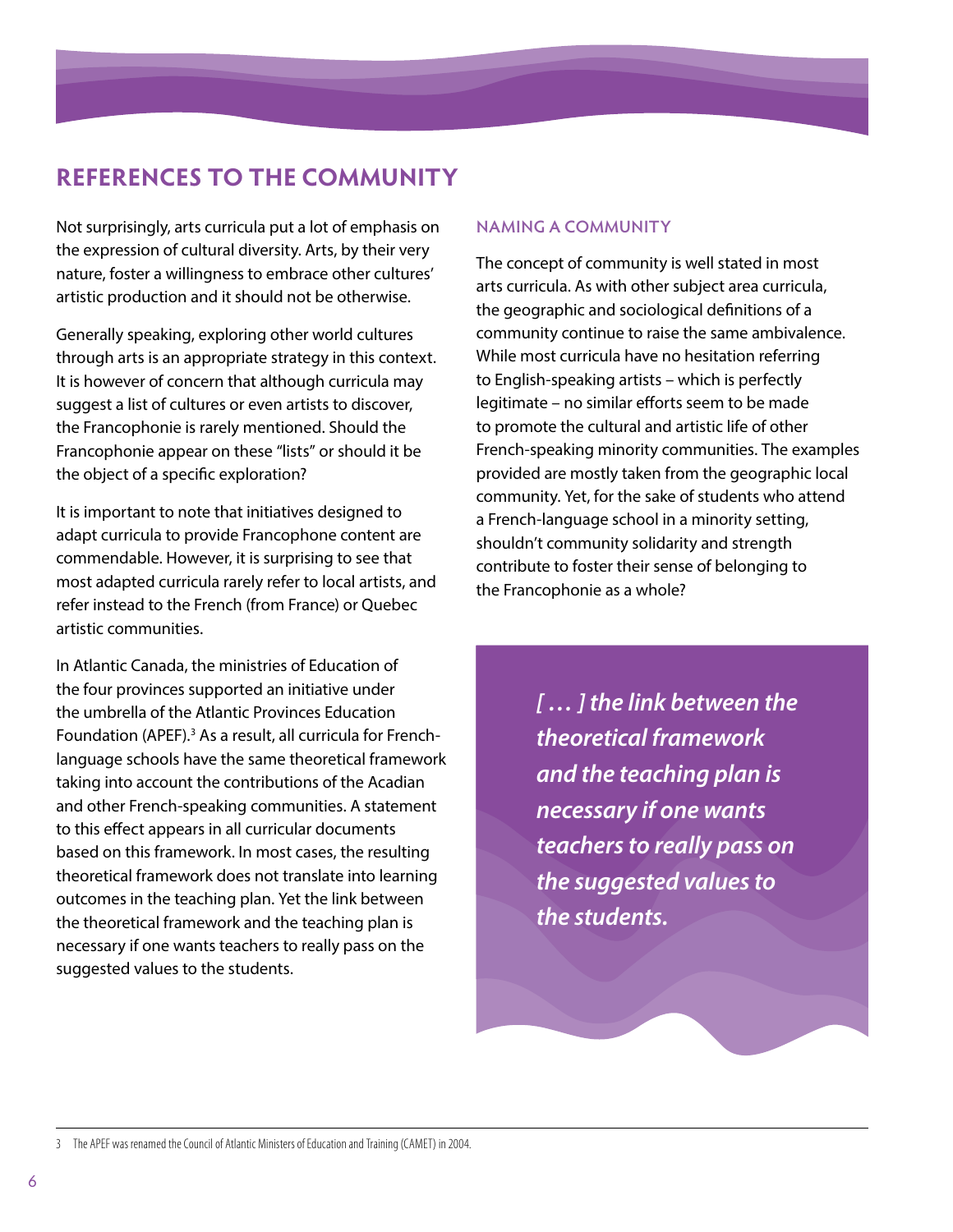## **THE PLACE OF CULTURE AND IDENTITY**

Before addressing the question of the integration of cultural and identity components in arts curricula, one needs to recognize that the very foundations of arts education go well beyond linguistic issues. It is therefore understandable that most of the said foundations are the same for all curricula, French or English. However, it is equally fair to expect that French curricula should include some thinking on Frenchlanguage specificity to better serve the needs of French-speaking students, when it is appropriate to do so.

For example, a statement such as [translation] "drama can be a good way to help students develop selfknowledge and to make them more interested in their mother tongue"<sup>4</sup> may seem suitable for both linguistic communities. However, in a statement to the effect that [translation] "in a French setting under constant threat of assimilation, it is important to give students the tools that will help them overcome the fear to express themselves"<sup>5</sup>, there is an element that not only is setting-specific, but reinforces the importance of drama in a given context.

Manitoba deserves special praise for its efforts in initiating a discussion on the theoretical framework that supports arts education. In this province, each arts education curriculum guide starts with an introduction prepared by two education researchers who address the role of French-language schools, the role of the French-language in those schools, and the links between arts education and culture and identity building. This introduction ends with a series of learning principles to be applied to the teaching of arts in French-language schools in minority settings.<sup>6</sup>

This theoretical framework may inspire curriculum developers for a specific subject area. For example, the following learning outcome, taken from one of the province's curriculum guides, refers specifically to the type of tools allowing teachers to link their teaching and the school's mandate:

 [ Translation] Students who have achieved expectations for this grade are able to demonstrate understanding of the intended meaning of Francophone artworks in particular and of the ways in which art reflects the Francophone identity of the artist.7

It would be useful to have more of these types of learning outcomes in all curricula, because they show how to concretely guide teachers through activities that are both meaningful for students and respectful of the French-language school's mandate. Such expectations in a curriculum must however come with proper strategies to allow teachers to guide their students towards the targeted result. All artists do not translate their cultural identity in their work and it is often the viewer's personal experience that will influence his or her understanding of the artistic work.

Translated or adapted curricula are often reflecting "missed opportunities". For example, in music, students may be asked to write lyrics for an existing tune, but instead of suggesting a known French tune, the teaching plan suggests an English tune, inviting students to put French words to it. In a drama course, the main text is translated, but all character names remain English.

Previous research done for the *Knowing One's Community* series showed that culture is often presented as closely linked to language. While it could be expected that arts curricula be more precise in this respect, they include the same reminders of the importance of oral expression development activities to enrich students' vocabulary.

5 Ibid.

<sup>4</sup> *Initiation à l'art dramatique 93411*. Department of Education of New Brunswick, Instructional Services Branch (draft, July 2006), p. 21.

<sup>6</sup> The list of principles is available in the appendix with the authorization of the Manitoba Bureau de l'éducation française.

<sup>7</sup> *Arts visuels — Maternelle à 8e année, Cadre manitobain des résultats d'apprentissage*, Manitoba Education, Bureau de l'éducation française, 2011, p. 39.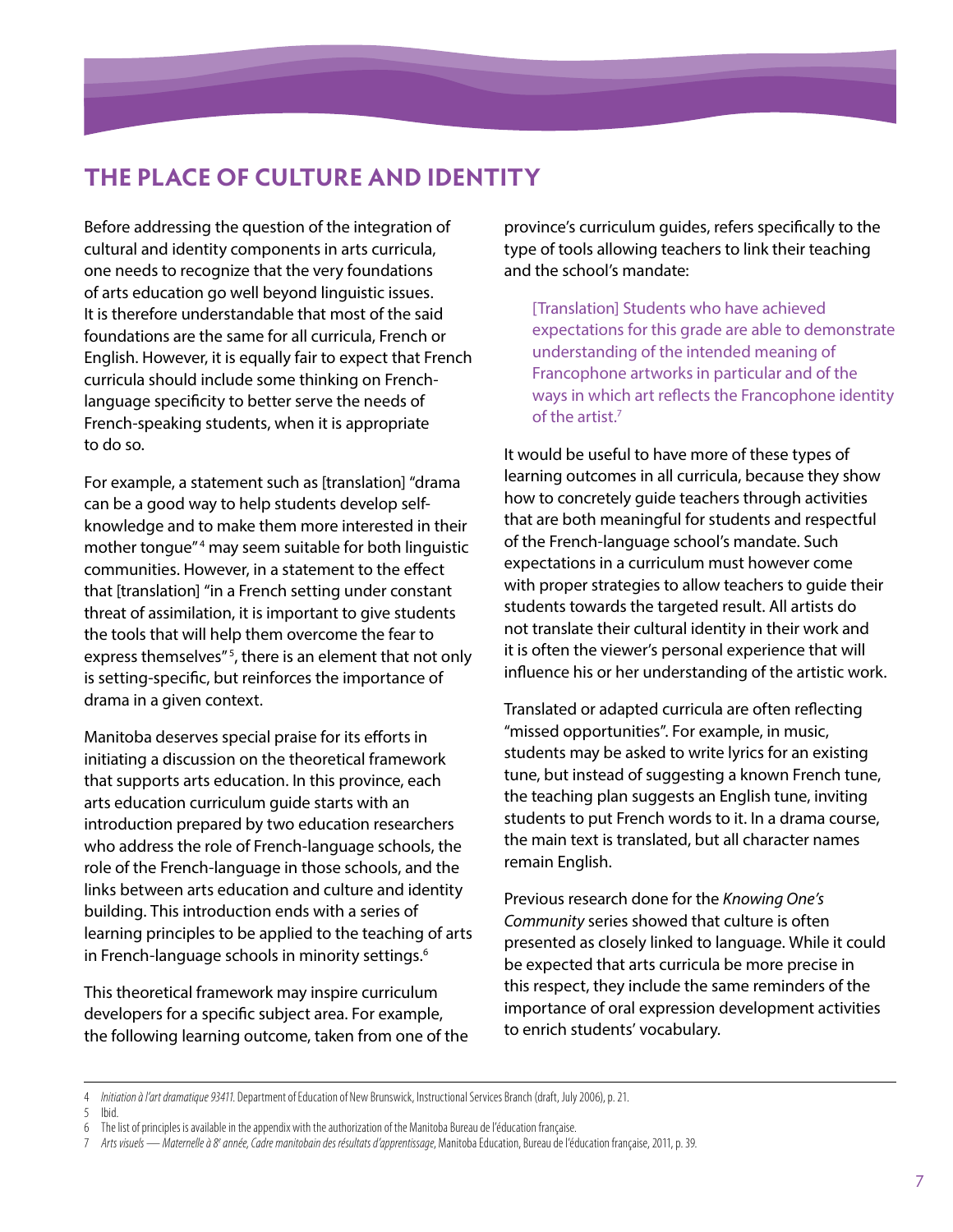## **A FRANCOPHONE MINORITY PRESENCE**

Previous research for the *Knowing One's Community* series also showed that the Francophone minority was hardly reflected in curricula. Arts curricula are no exception.

There are very few references to francophone organizations promoting arts or other areas, in curricula. The only exceptions might be New Brunswick's music curricula that mention, for example, the *Trousse du passeur culturel* (the conveyors of culture kit), a tool developed for school principals in order to help teachers fulfil the school's cultural mandate. While curricula sometimes mention the names of artists, they rarely talk about their artistic or other contribution. They often give the impression that it is up to teachers to present the artistic community to students.

In 2009, Alberta published the results of a consultation held in an effort to revise arts curricula in order "to represent current research, promising practice, cultural diversity and technological infusion."<sup>8</sup> In a related document reflecting the Franco-Albertan community's opinions, it is clear that the participants gave arts education a central place in French-language schools in minority settings:

The arts help bring together individuals living in a minority situation. They foster the development of a sense of pride among francophones of all ages. Artistic activities can also increase the visibility of francophone communities within the greater community.9

*[curricula] often give the impression that it is up to teachers to present the artistic community to students.*

<sup>8</sup> *K–12 Arts Education Curriculum Consultation Report*. Government of Alberta, Department of Education (Draft, 2009), p. 1.

<sup>9</sup> *K–12 Arts Education, Summary of Consultations with Francophone and French Immersion Representatives*. Government of Alberta, Department of Education (Draft, 2009), p. 1.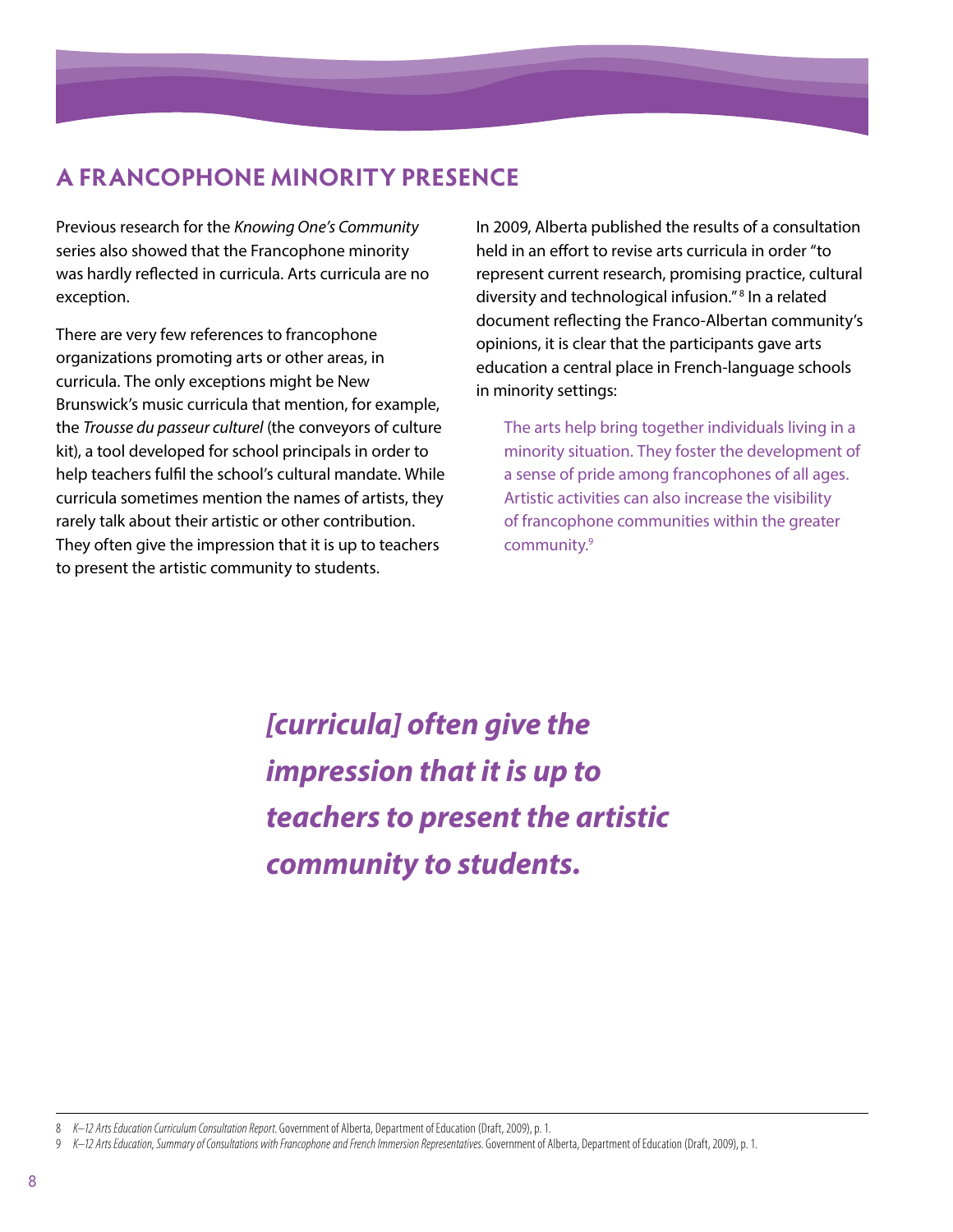## **CONCLUSION**

In curricula in general, arts education seems to be the poor cousin of all subject areas. First, major gaps still need to be filled in current curricula for the range of prescribed courses. Second, existing curricula give little support to teachers who want to integrate a current and dynamic cultural dimension that is reflective of the Canadian Francophone minority settings.

It is however important to recognize and appreciate the efforts made by some provinces mentioned in the analysis. These efforts represent the emergence of an awareness of the important role played by arts education in cultural appropriation in a school setting. Far from wanting to give to arts education

the full responsibility of the schools' cultural mandate, one cannot deny the particularly close link between arts education and local cultural life in Francophone communities in minority settings.

With education being a provincial or territorial responsibility in Canada, it can be hoped that current efforts to better support arts education will be extended to all educational settings. Through consultation and exploration, a theoretical framework specifically intended for minority settings could be developed and used as a basis for the development of teaching plans designed to truly support teachers in fostering student learning.

*[ … ] existing curricula give little support to teachers who want to integrate a current and dynamic cultural dimension that is reflective of the Canadian Francophone minority settings.*

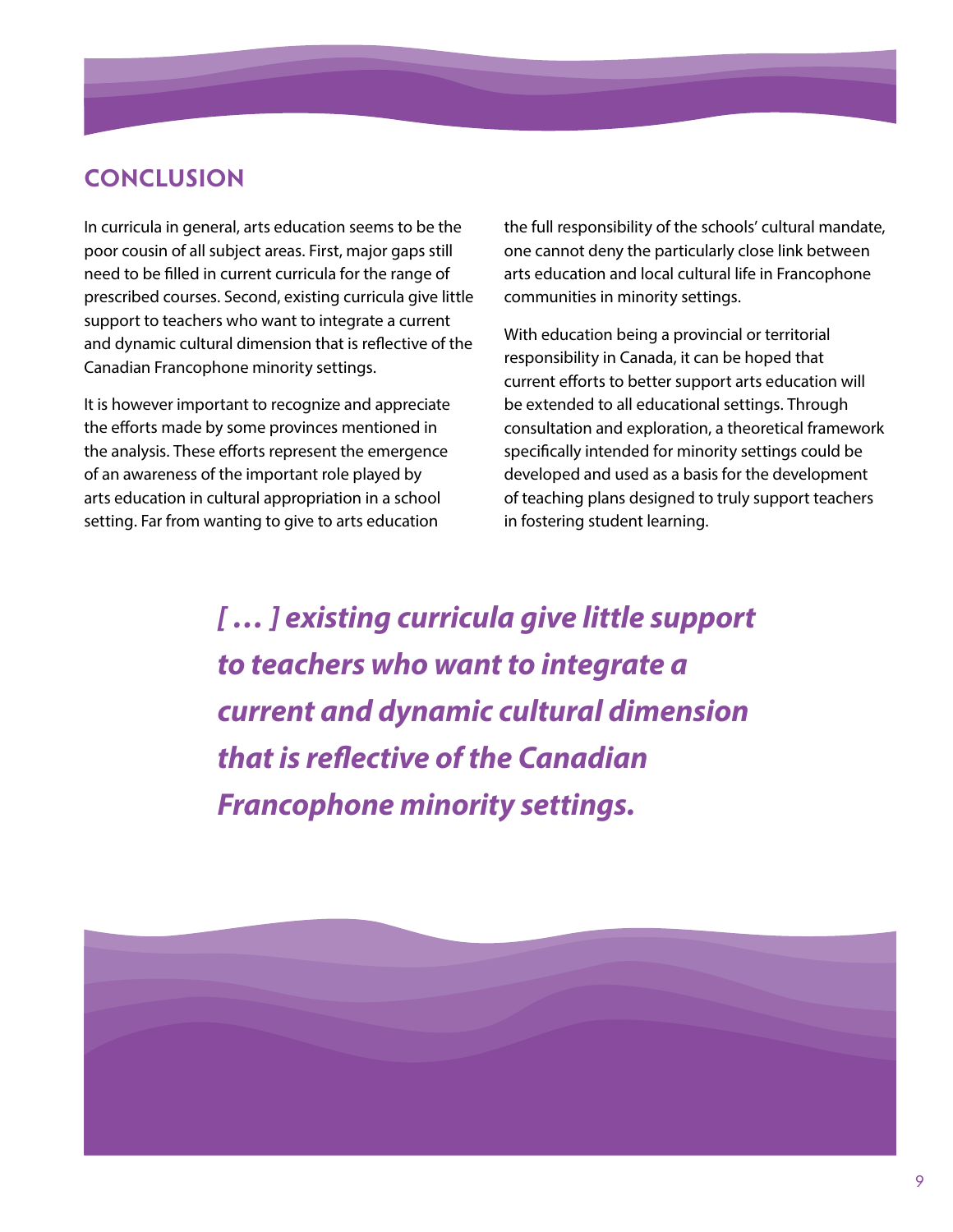## **RECOMMENDATIONS**

#### **GENERAL CONSIDERATIONS**

When the first two documents of the *Knowing One's Community* series were published, a national consultation was held and a series of general recommendations were made about curriculum development for French-language schools in minority settings. According to CTF's and FCCF's validation committees, these recommendations remain valid and have been adapted for the purpose of this report:

In order to provide a framework that is conducive to the transmission and building of identity in Frenchlanguage schools, the provincial and territorial jurisdictions need to establish a process that will directly involve teachers in these schools and key community stakeholders in curriculum development. Teachers are in the best position to identify the needs being experienced in the classroom and the realities of students in minority settings.

**Research about the integration of culture** and identity building in teaching through curricula needs to be carried out at the national level because it is a challenge that is shared by all of our minority Francophone communities. The Cadre d'orientation en construction identitaire (identity building orientation framework) published by the Association canadienne d'éducation de langue française (ACELF), which involved an experienced team of researchers, has laid the foundations for the dialogue that needs to evolve.

Teacher training needs to factor in how identity building can be incorporated into the objectives targeted by each of the curricula. This concern should be a priority in the process of curriculum development, and the Pédagogie à l'école de langue française (PELF) (pedagogy in French-language schools) needs to be prioritized to promote integration strategies. It is important to keep the teaching load realistic while at the same time making more room for identity building.

Regional collaboration initiatives, like the ones that led to the adoption of common frameworks, or national initiatives need to be encouraged. Numerous portals offer teaching resources by subject area and grade, making it easier to target the resources that would be the most useful in promoting identity building. It would be helpful to determine which of these portals is the most commonly used by arts teachers and to invest in it in a pan-Canadian spirit of cooperation.

Curricula need to be supported by an educational resources development strategy designed to address not only how to transmit and build student identities, but also how to provide support for teachers in the classroom.

The jurisdictions responsible for curriculum development need to define an image of the Francophone community that needs to be conveyed to the students, along with ways of presenting it in the various curriculum subject areas at every grade level. The current lack of connection with the different Canadian Francophonies is an example of a gap that needs to be avoided.

The analysis of curricula found that the theoretical framework is rarely echoed in the learning outcomes meant to quide teachers in the various subject areas. Provincial and territorial jurisdictions need to ensure that curriculum developers properly articulate intentions in terms of concrete learning outcomes and ways of achieving them.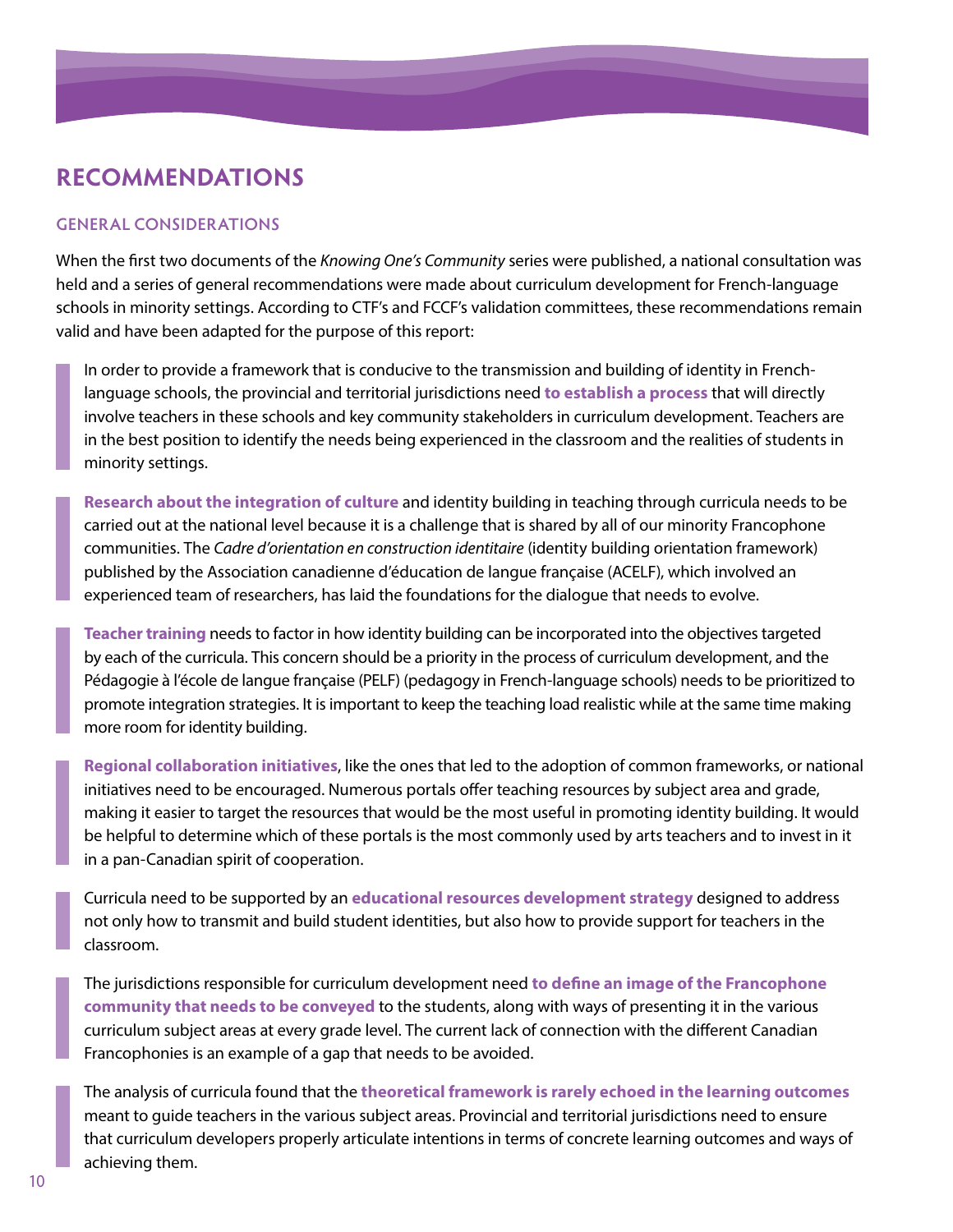In view of the already heavy workload of teachers in minority settings, the provincial and territorial jurisdictions must make a significant effort to incorporate courses of thought, examples and activities into the curricula, as well as references to works that can support content delivery.

#### **SPECIFIC CONSIDERATIONS RELATED TO ARTS EDUCATION**

CTF's and FCCF's validation committees have combined their efforts to target actions in regards specifically to arts curriculum development:

 A rts curricula must help students in French-language schools to understand the **role of provincial and national organizations** of the Francophonie that support arts and culture.

 A ll curriculum developers in Canada should consider developing a **generic theoretical framework** for arts education that would specifically serve the needs of French-language schools and would be based on the work of our university researchers.

Paths and strategies suggested in arts curricula must promote the development of **partnerships** with the artistic community that contributes to the Francophonie

The **place of technology**, whether as a means of distribution or production, must be better reflected in arts curricula's learning outcomes.

 A rts curricula should encourage an **integrated approach** to culture and identity in all their components: creation, appreciation, interpretation, and production.

Paths and activities suggested in curricula should help teachers and other educators to improve their **understanding** of the best integration strategies for identity building and of their role as cultural transmitters.

 A rts curricula would benefit from strategies on how to assist students **to appreciate the Francophone minority's works of art** in the classroom, including the work of local artists and others from the greater Francophone minority community.

**A** Arts curricula must present a **modern, pluralistic and open-to-the-world Francophone culture.** 

In arts education, the preferred approach should be based on the concept of conscientisaction developed in the Pédagogie à l'école de langue française (PELF) in order to go beyond entertainment to **encourage an engaged citizenship**.

 A rts curricula should **place students in a context of creation**, thereby allowing them through artistic endeavours to express their identity and to play a role in the development of the Francophone culture.

The proposed approach in arts curricula must focus on maintaining solid ties with the artistic community in order to promote the **expansion of the educational mission** of the school to parents and the community.